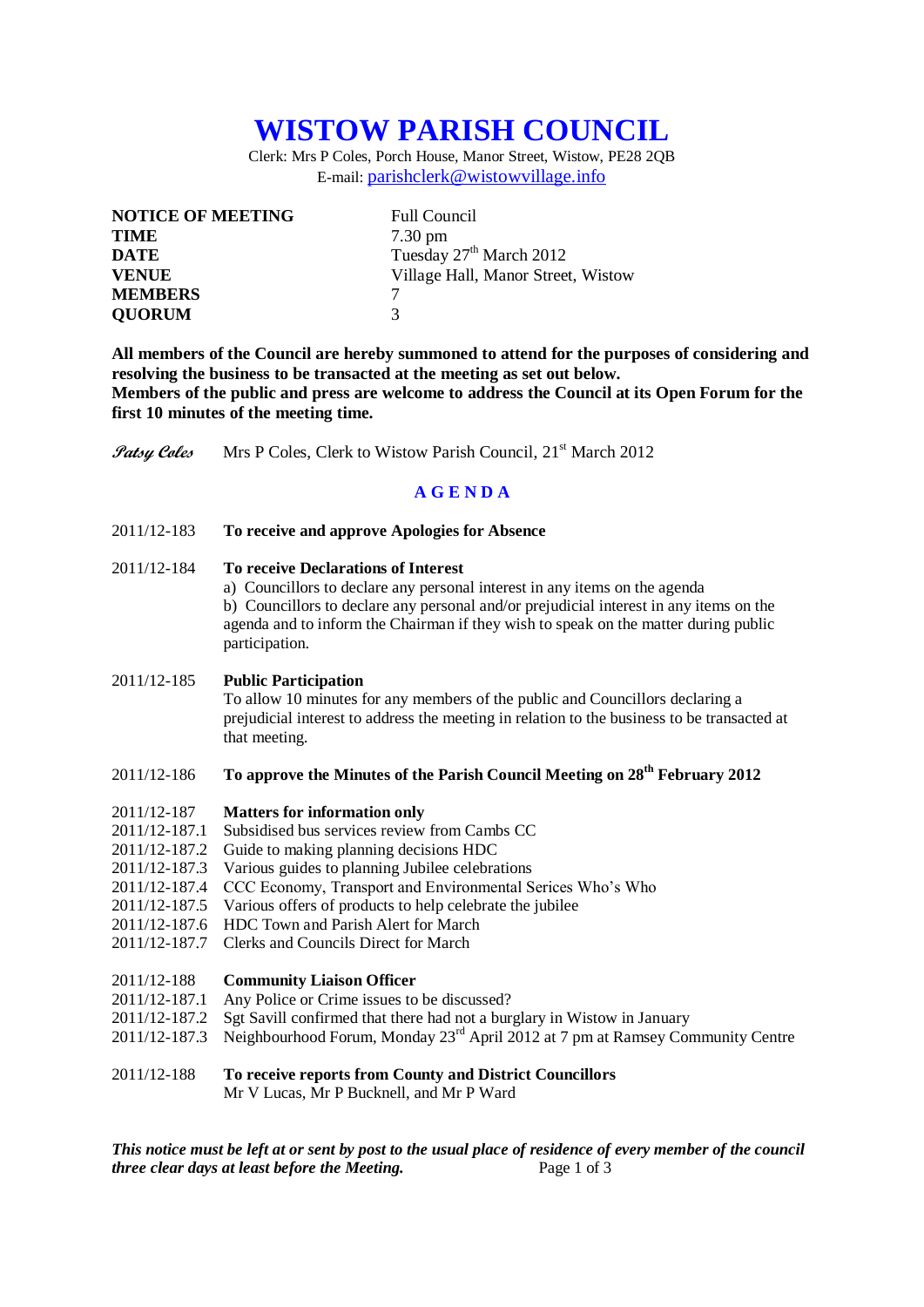Page 2

| 2011/12-189 | <b>Finance</b>                                          |          |
|-------------|---------------------------------------------------------|----------|
|             | a) to approve the Financial Statement                   |          |
|             | b) to approve payment of outstanding amounts :          |          |
|             | Mrs P Coles - March salary (rates as per minute no. 8e) |          |
|             | of the meeting dated the $15/12/09$ now paid quarterly  | £ 218.58 |
|             | Cambs Water, Church Standpipe                           | £ 14.51  |
|             | Andy Davis, allotment hedge                             | £ 245.00 |
|             | c) review cash flow and resolve anticipated issues      |          |

- d) discuss 2012/13 budget and finalise
- e) amend bank account signatories, finalise and minute new arrangements
- f) CCC have given us the annual grass cutting contribution figure of £451.74 which has to be agreed and invoiced

# 2011/12-190 **Correspondence**

- 2011/12-190.1 Email from Paul Turner re the Church Clock
- 2011/12-190.2 Letter regarding Jubilee celebrations at Burghley

#### 2011/12-191 **To consider any Planning Applications received**

- 2011/12-191.1 None received
- 2011/12-191.2 Notification of street naming and numbering: Mill Farm Cottage, Mill Road, Wistow

# 2011/12-192 **Feedback on Playground Safety Inspection Report and Schedule Next Report**

2011/12.192.1 Decide on any action to be taken.

2011/12.192.2 Digley & Associates have contacted us with a view to completing a safety inspection in April, last year we had two inspections, April and October. The Clerk has put the April inspection on hold until the schedule is discussed at this meeting.

# 2011/12-193 **Town and Parish Charter Meeting/Localism Issues**

- 2011/12-193.1 The first Town and Parish Charter meeting is to be held shortly and confirmation is expected prior to our Parish Council Meeting.
- 2011/12-193.3 Attendance at the HDC Localism meeting on 25<sup>th</sup> April 2012 either to speak or observe.

# 2011/12-194 **Jubilee Celebrations**

 $2011/12-194.1$  To confirm and plan celebrations on Monday  $4<sup>th</sup>$  June.

# 2011/12-195 **Allocation of Reports for the Open Meeting 24th April 2012**

2011/12-195.1 April is our open meeting and reports are presented to the meeting

# 2011/12-196 **Parish Plan Action Plan Working Parties Feedback and Updates**

 a- Traffic and Road Issues Mr Bucknell/Mr Carter/Ms Robinson Hedges at Wistow Toll have now been cut back by Highways b- Litter Mrs Booth/Ms Robinson Update on flytipping c- Countryside Mr Carter/Dr Farrar Update on progress Training course available in March d- Village Hall Mrs Booth Update e- Maintenance Issues Clerk Firm up on siting the new benches Repairs to village sign Risk assessment/bin rota March, Ms Robinson, April Mr Carter

*This notice must be left at or sent by post to the usual place of residence of every member of the council three clear days at least before the Meeting.* Page 2 of 3